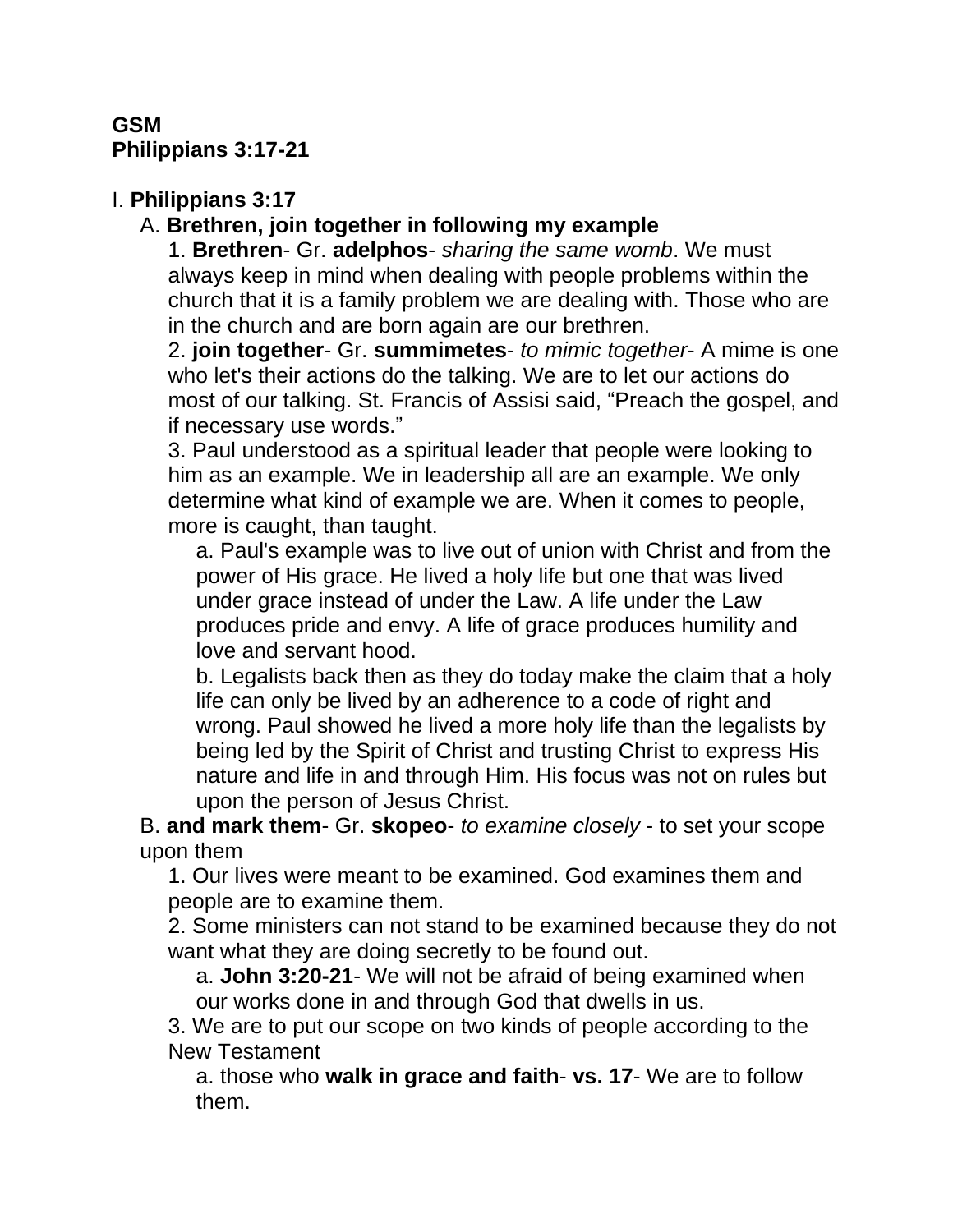b. those who **make divisions and offenses**- **Rom. 16:17**- These are those who are in the flesh and who are in legalism- We are to avoid them.

C. **who have us as a pattern**- Gr. **tupos**- *we get our word type from this word*- *This word means strike something hard enough to leave an impression or mark.* 

1. You have not really set an example that lasts until you have made an impact on someone.

2. Paul left a lasting impact upon believers wherever he went. His lifestyle made an impact. His preaching and teaching left an impact. Have we left a lasting impact on anyone?

3. When we have been impacted by others we will tend to follow after their example.

## **II. Philippians 3:18**

A. **For many are walking**- pres. tense. - There are many today walking the same way

B. **as I have told you often and now tell you**- Paul repeatedly warned against the dangers of legalism and warned of those who would try to bring them under the legalism. Where ever Paul preached, legalists would follow him and try to convince His converts to come under the Law and legalism and thus spoil the gospel of grace and cut off the divine flow of Christ in them.

C. **with tears**- Gr. **kliao**- *sobs and loud cries*- Paul knew just how damaging legalism was to a believer's life and it caused him great lament to see God's beloved saints thrown into the mud of human performance and will-worship.

D. **enemies of the cross of Christ**- those who try to become like God by their works and performance to a code of rules are enemies of the cross. Those who are bent upon fixing the old man and rehabilitating him are enemies of the cross. If you can become like God by doing the right things and avoiding the wrong things then Jesus did not have to die! We had that system under the Law. All the world religions have that system! The cross was God's estimation upon our old man- our old identity. We were not able to be rehabilitated. We were rotten to the core and thus only worthy to be put out of the way entirely. By the cross we received not only forgiveness but a totally new identity and nature. From this nature true and genuine holiness and godliness is brought forth as fruit.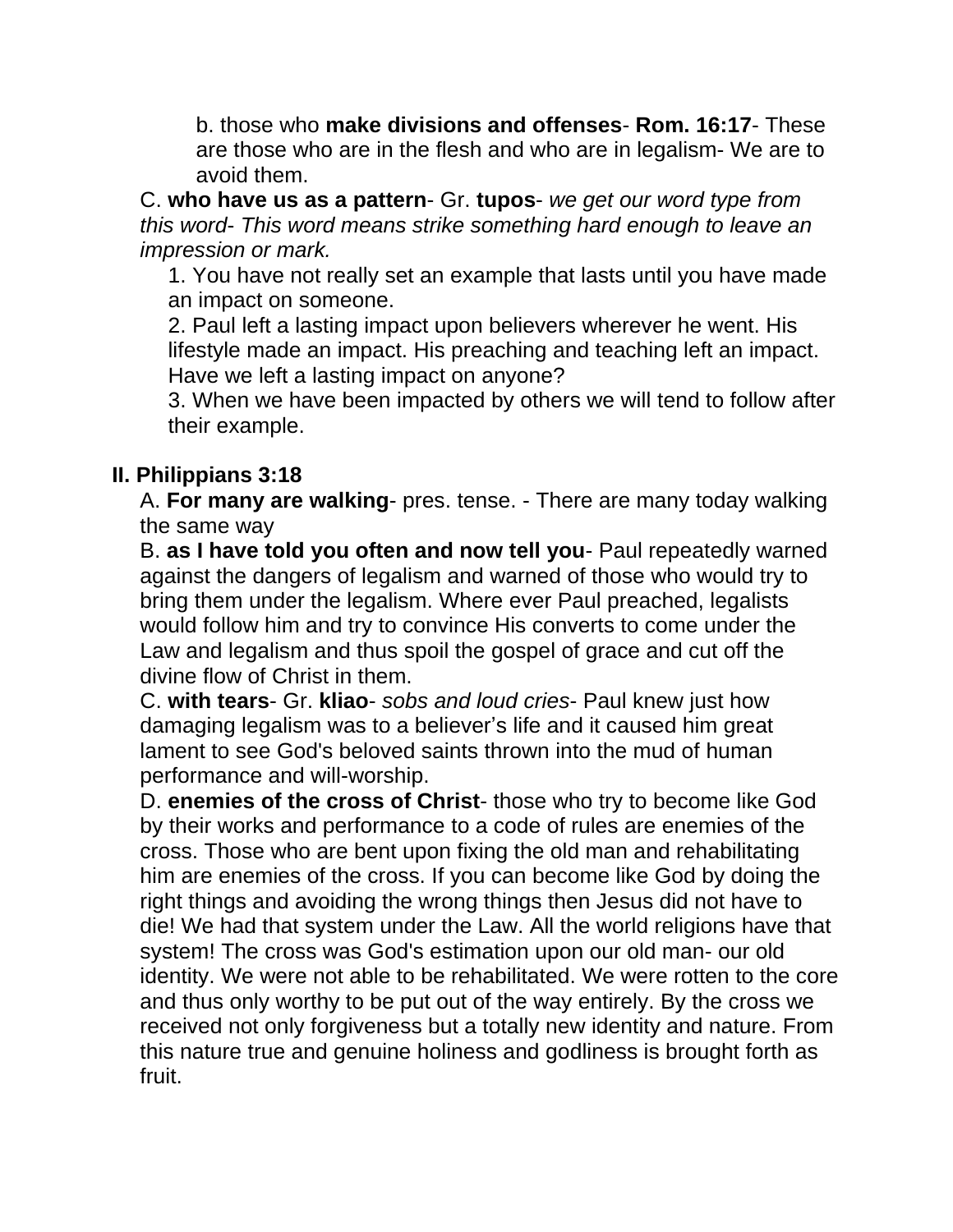## **III. Philippians 3:19**

## A. **Whose end is destruction**- Gr. **apoleia**- *ruin*

1. Those who are enemies of the cross will experience eternal ruin in the lake of fire.

2. At the Great White Throne Judgment those who appeared to be the most pious will be found to be the greatest sinners.

a. **Matt. 23:14-** The Pharisees will receive the greater judgment. b. Paul states that he was the "chief" of sinners- **1 Tim. 1:15**- This was because Paul was the most self righteous person there was. c. Religious people are the biggest sinners to God, not the prostitutes and drunks.

## B. **whose God is their belly**

- 1. The belly speaks of being controlled by fleshly appetites.
	- a. money
	- b. sex
	- c. fame
	- d. addictions

e. the acceptance and praise of man- This is a chief desire in a legalist

2. A person in legalism will be controlled by inward desires but will try to conceal them outwardly. The Law stirs up desires in a person. **Rom. 7:8**

# C. **Whose glory is in their shame**

1. Paul boasted in what he now called **dog food**! All his good works were really shameful things that were as filthy rags to God!

2. men boast and prize things that are an abomination to God a. **Luke 16:15**- What is highly esteemed among men is an abomination with God.

b. men greatly long for and prize position, power, and esteem from man- Jesus shunned these things in order to receive glory from God. **John 5:41, John 5:44**

# D. **who set their mind on earthly things**

1. The carnal mind is set upon earthly things and produces death-**Romans 8:5**

2. Many think that only those who think about sinning are carnal. If you mind is set upon things you have to do or refrain from in order to be more like God then your mind is set upon earthly things and you are carnal. Paul called himself carnal and he never struggled with what we call the ugly side of the flesh- sexual sins, addictions, vices, etc.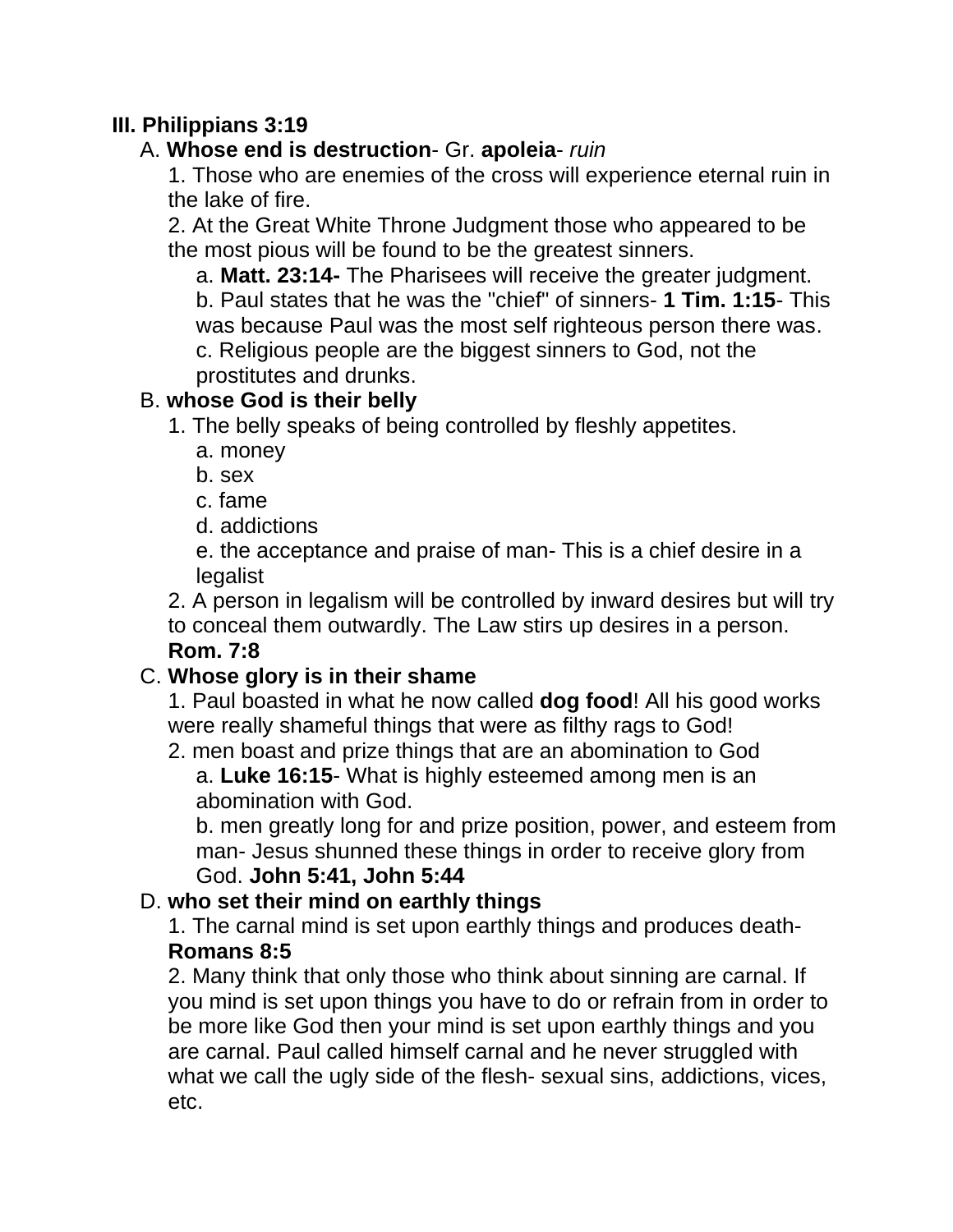3. A spiritual person has their mind set upon spiritual things [in Christ] and this produces life and peace- **Romans 8:6**

4. When you set your mind on Christ and who you are in Him and what you have by being in Him then you are spiritual and the Spirit will manifest these realities in you and you will experience the fruit of sanctification and holiness- **Romans 6:22**

5. **Col. 3:1**- We are to set our minds and thoughts on things above and not on the things of the earth. A mind that is set upon our identification with Christ will lead us to live heavenly lives.

## **IV. Philippians 3:20**

#### A. **for our citizenship is in heaven**- Gr. **politeulomai**- *citizenship*.

1. Paul uses this term because Philippi was a colony of Rome and one born in the city was a citizen of Rome even though they were in Philippi.

2. Even though we are on the earth, our citizenship is in Heaven. We are born from above and our identification is in Christ.

3. Our birth certificate is the Holy Spirit in us.

a. He is the seal of our new birth

# B. **we look for a Savior, the Lord Jesus Christ**- Gr. **apekdechomai**-

*to look away from one direction and look expectantly at another*

1. Many Christians today have their eyes glued to the things of this world and to the economy.

2. We must the conscious decision to take our gaze away from these things and place it upon our Savior.

3. Jesus is coming soon! Those who have this hope or vision of the Savior will live sanctified- **1 John 3:3**

### **V. Philippians 3:21**

#### A. **Who shall change**- Gr. **metaschimatizo**- *a change of place or condition*

1. We will experience at the rapture of the church both a change in place and condition!

2. We will be taken to heaven during the Tribulation period

3. We will have a resurrection body

#### B. **our vile body**- Lit. Gr. *body of humiliation*

1. Even the best and most youthful and beautiful bodies are bodies of humiliation!

a. All bodies have the nature of sin and death in them.

b. All bodies have parasites!